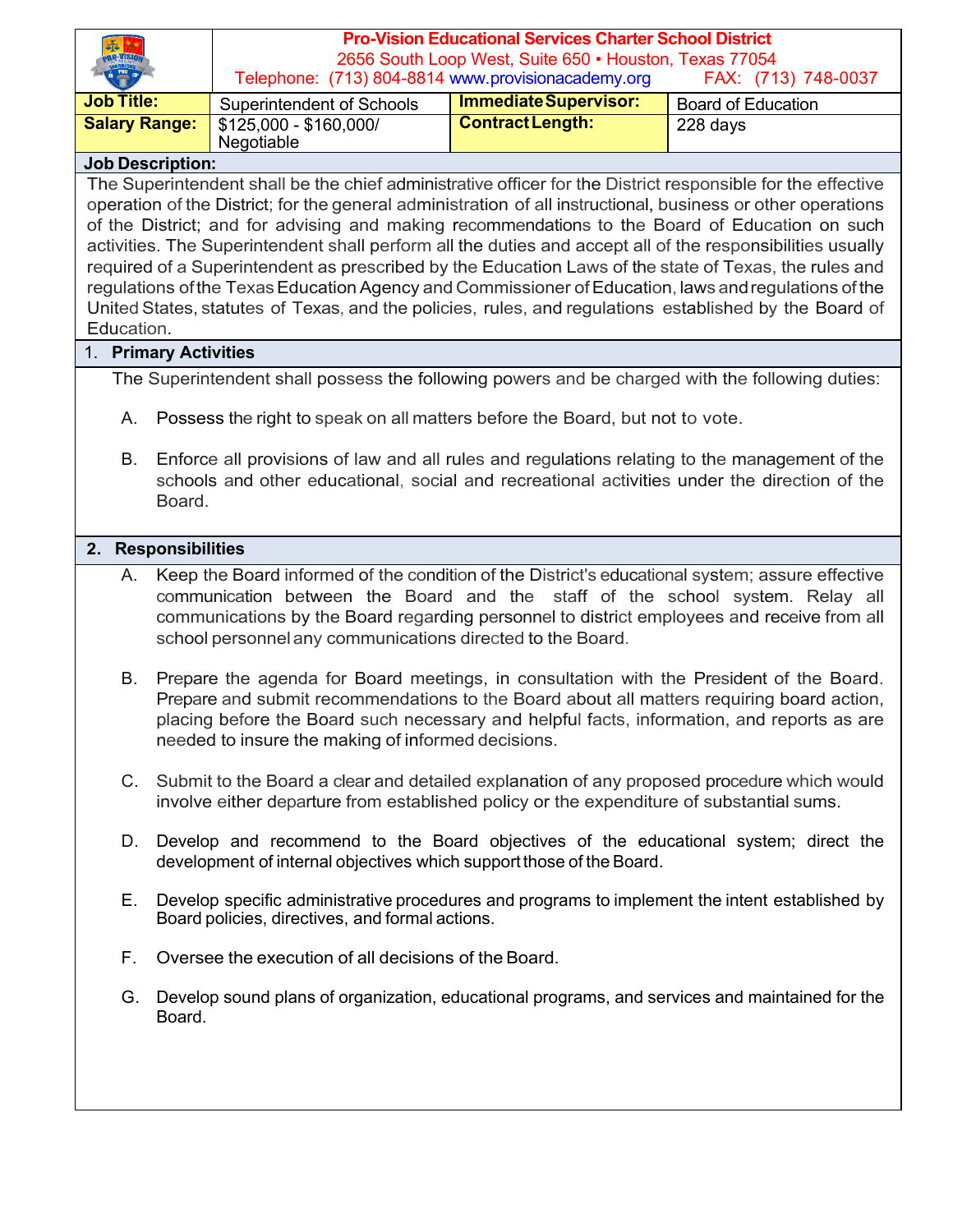Pro-Vision Educational Services Charter School District Superintendent of Schools Job Description Page 2 of 4

## **2. Responsibilities (continued)**

- I. Maintain adequate records for the schools, including a system of financial accounts, business and property records, personnel records, school population and scholastic records. Act as custodian of such records and all contracts, securities, documents, title papers, books of records, and other papers belonging to the Board.
- J. Be directly responsible for news releases and other items of public interest emanating from all District employees which pertain to education matters, policies, procedures, school related incidents or events. Approve media interviews of this nature with District employees.
- K. Provide for the optimum use of the staff of the District. Maintain the District staffing with competent people who are delegated authority commensurate with their responsibilities. Define the dutiesof all personnel.
- L. Ensure that appropriate professional development is conducted for all employees. Summon employees of the District to attend such regular and occasional meetings as are necessary to carry out the educational programs of the District.
- M. Recommend the appointment, discipline or termination of employment of the administrators and teachers of the District to the Board.
- N. Oversee the development throughout the District of high standards of performance in educational achievement, use, and development of personnel, public responsibility, and operating efficiency.
- 0. Maintain effective relations with employee organizations, assume ultimate responsibility for collaboration with employees of the District.
- P. Assume responsibility for all funds, physical assets, and other property of the District and assure that they are appropriately safeguarded and administered.
- Q. File, or cause to be filed, all reports, requests and appropriations as required by various governing bodies and Board policies.
- R. Establish and maintain liaison with community groups which are interested or involved in the educational programs of the District.
- S. Establish and maintain liaison with other school districts, Texas Education Agency, colleges and universities, and the U.S. Department ofEducation.
- T. Act on own discretion in cases where the action is necessary on any matter not covered by Board policy or directive. Report such action to the Board as soon as practicable and recommend policy to provide guidance in the future.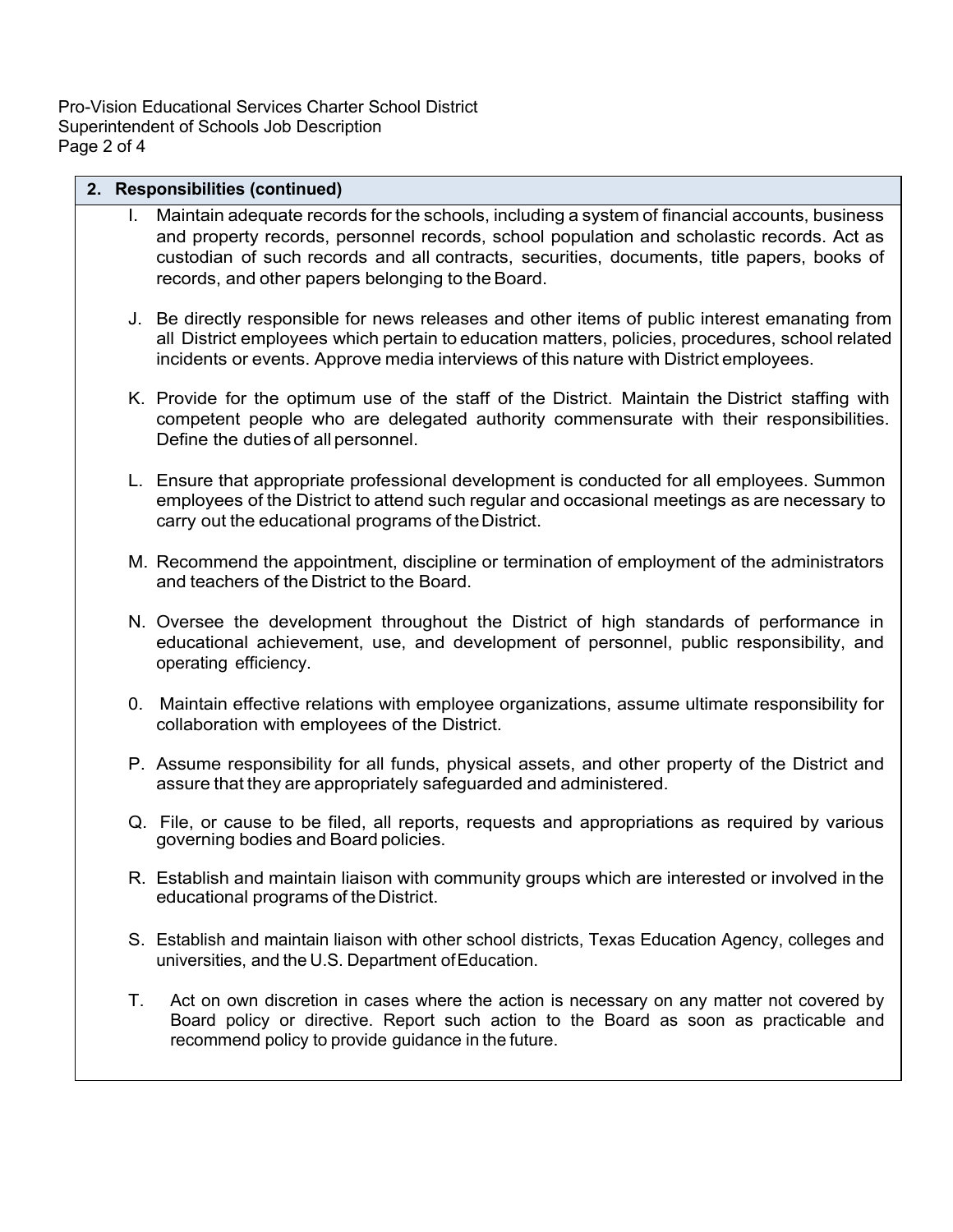Pro-Vision Educational Services Charter School District Superintendent of Schools Job Description Page 3 of 4

| 3.<br><b>Primary Relationships</b> |      |                                                                                                                                                                                                                                                                                                                                                                |  |  |
|------------------------------------|------|----------------------------------------------------------------------------------------------------------------------------------------------------------------------------------------------------------------------------------------------------------------------------------------------------------------------------------------------------------------|--|--|
|                                    |      | A. The superintendent observes and conducts the following relationships:                                                                                                                                                                                                                                                                                       |  |  |
|                                    | a.   | <b>Board of Education</b>                                                                                                                                                                                                                                                                                                                                      |  |  |
|                                    |      | i. As Superintendent, be accountable to the Board of Education, as a Board, for the<br>administration of the educational system and the interpretation and fulfillment of the<br>functions above, primary activities and responsibilities.                                                                                                                     |  |  |
|                                    |      | ii. Attend, or have a representative attend, all meetings of the Board.                                                                                                                                                                                                                                                                                        |  |  |
|                                    |      | iii. Represent the District as the Superintendent in dealings with other school systems,<br>professional organizations, business firms, agencies of government and the general public.                                                                                                                                                                         |  |  |
|                                    |      | iv. Report directly to the Board of Education, as a Board, and as required to all appropriate<br>governmental agencies.                                                                                                                                                                                                                                        |  |  |
|                                    |      | v. Act as reference agent for problems brought to the Board.                                                                                                                                                                                                                                                                                                   |  |  |
|                                    |      | vi. Work with the Board of Education to develop appropriate programs and policies, upon either<br>the recommendation of the superintendent or the initiative of the Board of Education.                                                                                                                                                                        |  |  |
| b. Administrators                  |      |                                                                                                                                                                                                                                                                                                                                                                |  |  |
|                                    | i.   | Directly oversee the work of other central office personnel.                                                                                                                                                                                                                                                                                                   |  |  |
|                                    | ii.  | Hold regular meetings with Building Principals, Coordinators/Directors, and all other<br>administrators to discuss progress and educational problems facing the District.                                                                                                                                                                                      |  |  |
|                                    | iii. | Direct the operations and activities of administrators; effectively guide and coordinate the<br>operations and activities of the educational system; secure their assistance in formulating<br>internal objectives, plans, and programs; evaluate their job performance, and stand ready<br>at all times to render them advice and support.                    |  |  |
|                                    | iv.  | Approve the vacation schedules for administrators, and be personally responsible for all<br>evaluations of administrators.                                                                                                                                                                                                                                     |  |  |
| c. Others                          |      |                                                                                                                                                                                                                                                                                                                                                                |  |  |
|                                    | i.   | Work with other Board employees and advisors, including auditors, architects, attorneys,<br>consultants and contractors.                                                                                                                                                                                                                                       |  |  |
|                                    | ii.  | Hold such meetings with teachers and other employees as is necessary for the<br>discussion of matters concerning the improvements and welfare of the schools. Attend, or<br>delegate a representative to attend, all meetings of municipal<br>agencies<br>or<br>governmental bodies at which matters about the public/charter schools appear on<br>the agenda. |  |  |